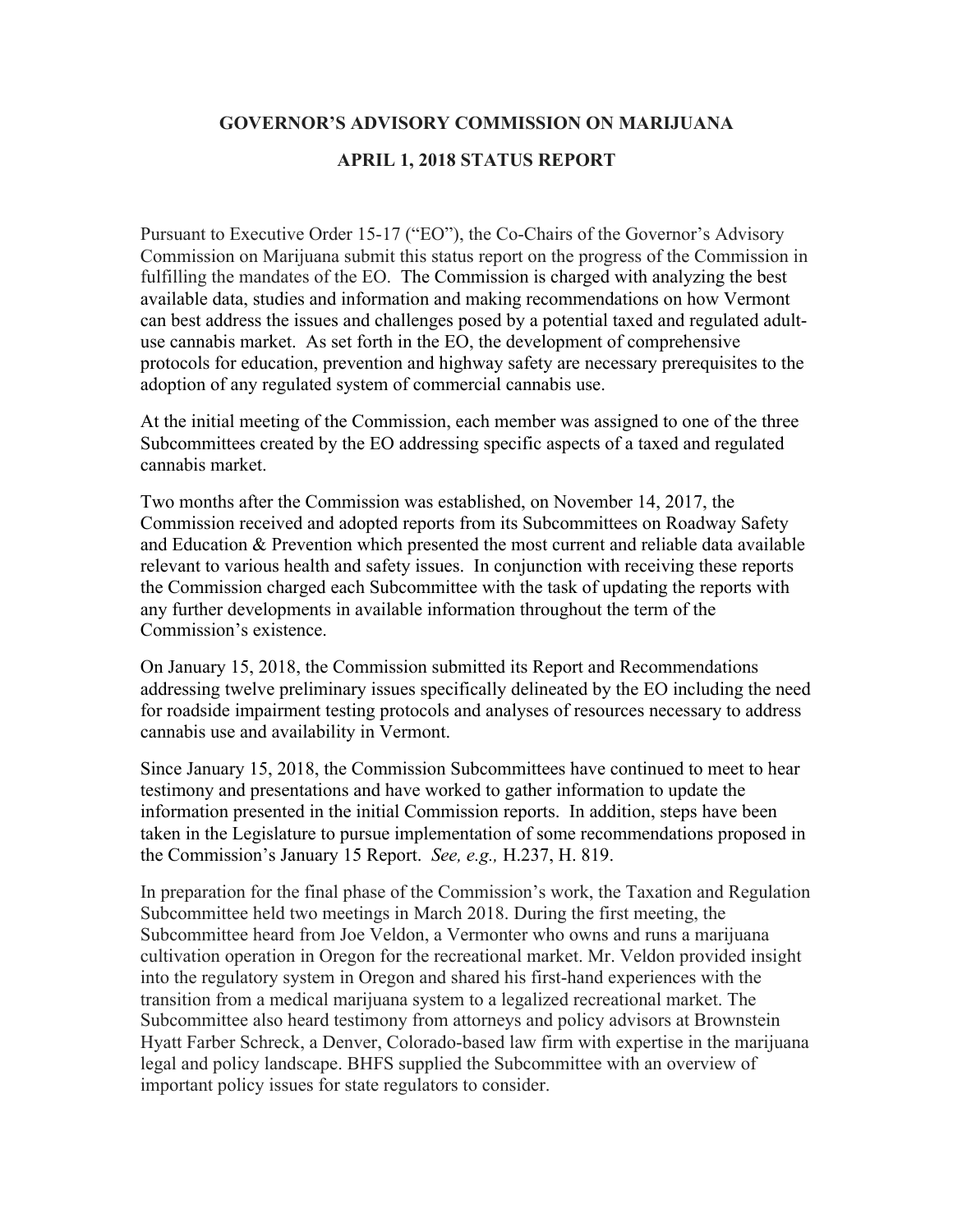In the second meeting, the Tax and Regulation Subcommittee reviewed the work completed since the formation of the Commission and devised a plan to fulfill the requirements of the Executive Order. This included identifying key issues and doing a deep dive into the necessary components of an adult-use marijuana taxation and regulatory system. Specific issues were then assigned to Subcommittee members so that each issue has a lead member who is responsible for proposing recommended solutions for the final report due in December 2018. The Subcommittee plans to meet on a monthly basis throughout 2018 to compile and report recommendations to the Commission, including any necessary draft legislation.

As noted above, the Roadway Safety Subcommittee continues to track new scientific research relating to the health and safety endpoints in Executive Order 15‐17 including the following questions:

a. Is marijuana use, alone or in combination with other substances, associated with an increased risk of (1) motor vehicle crashes and (2) motor vehicle fatalities?

b. Is marijuana legalization associated with an increased risk of (1) motor vehicle crashes and (2) motor vehicle fatalities?

c. Do crime rates (i.e., rates of violent crime, property crimes or other collateral crimes) increase or decrease when marijuana is (1) decriminalized or (2) legalized for recreational use?

Over the next several months, the Roadway Safety Subcommittee will focus on the following tasks outlined in the Executive Order:

a. "Recommend a business plan for a comprehensive regulatory and revenue system which completely self-funds the regulatory infrastructure at both the State and local level, including required equipment and/or staffing resources required to address impaired driving due to marijuana or marijuana and alcohol at both the State and local level. . .";

b. "Determine a set impairment threshold for operating a motor vehicle on State roads and highways, identify an appropriate impairment testing mechanism, and/or recommend increased DREs and training . . .";

c. "Recommend a plan for continued monitoring and reporting on impacts to public health, with specific reference to the health endpoints listed in Section III(1) [of Executive Order 15‐17]," which for Roadway Safety included "injury and death" and "crime rates"; and

d. "Other miscellaneous matters as determined necessary and appropriate by the Commission," which may include additional search and seizure considerations.

The Education and Prevention Subcommittee has continued its work in updating the information presented in the Commission's first two reports. This Subcommittee met on January 5, 2018 and heard a two-hour presentation from Mary Segawa, the Public Health